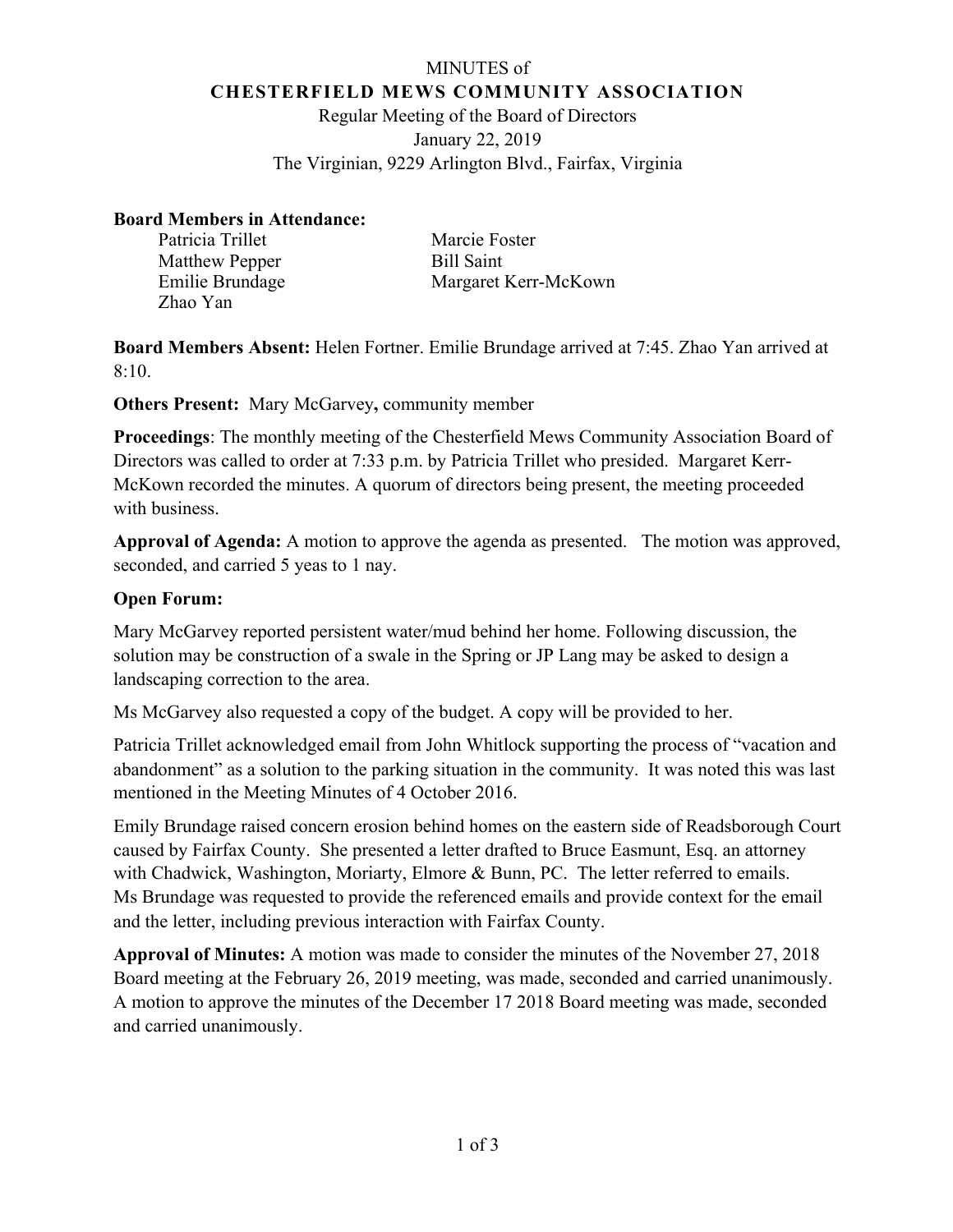### **Treasurer's Report:** Helen Fortner's report:

- *1. Dues:* Current delinquency is \$925.97. One homeowner has not paid HOA dues for the second half of the year; and several others owe nominal amounts; late fees, etc.
- *2. Year End Taxes*: 2017-2018 audit is completed. State & Federal tax returns have been filed and paid.
- *3. New and Renewed Contracts signed*:
	- Grounds 5-year contract, at no cost increase, with Blade Runners effective  $1/1/19$ (including snow clearance).
	- Professional Management 1-year contract with SCS effective 1/1/19
	- Trash/Recycling 3-year contract with American Disposal Services effective 2/1/19
	- Insurance policies all renewed through Welch, Graham & Oglen Insurance, Inc.

# **Committee and Work Area Reports:**

- *1. Grounds and Landscaping:* Bill Saint:
	- Reported that Mike Dollard, a certified arborist associated with Blade Runners, will be assessing the health of the maple trees on Readsborough Court.
	- Presented a Scope of Work and Cost Estimate prepared by Jeff Lange for the Upper Readsborough Court area. Following review and discussion, a motion was made to accept the Scope of Work for use as the RFP to solicit bids was made, seconded and approved unanimously.
- *4. Courtyard Amendment Working Group:* will report next month.
- *5. Communications Coordinator:* Marcie Foster has distributed information regarding the transition from Republic Services to American Disposal Services. She is continuing to work with Republic to obtain more information.
- *6.* **New Business:** 
	- Architectural Control Committee: A motion to appoint Emilie Brundage to serve in the ACC with a term ending in April 2021 was made, seconded, and approved unanimously.
	- Architectural Control Committee: A motion to appoint Mary McGarvey to serve in the ACC with a term ending in April 2021 was made, seconded, and approved unanimously.
	- Motion to pay \$299.88 for our web domain for a year was made, seconded and approved unanimously.